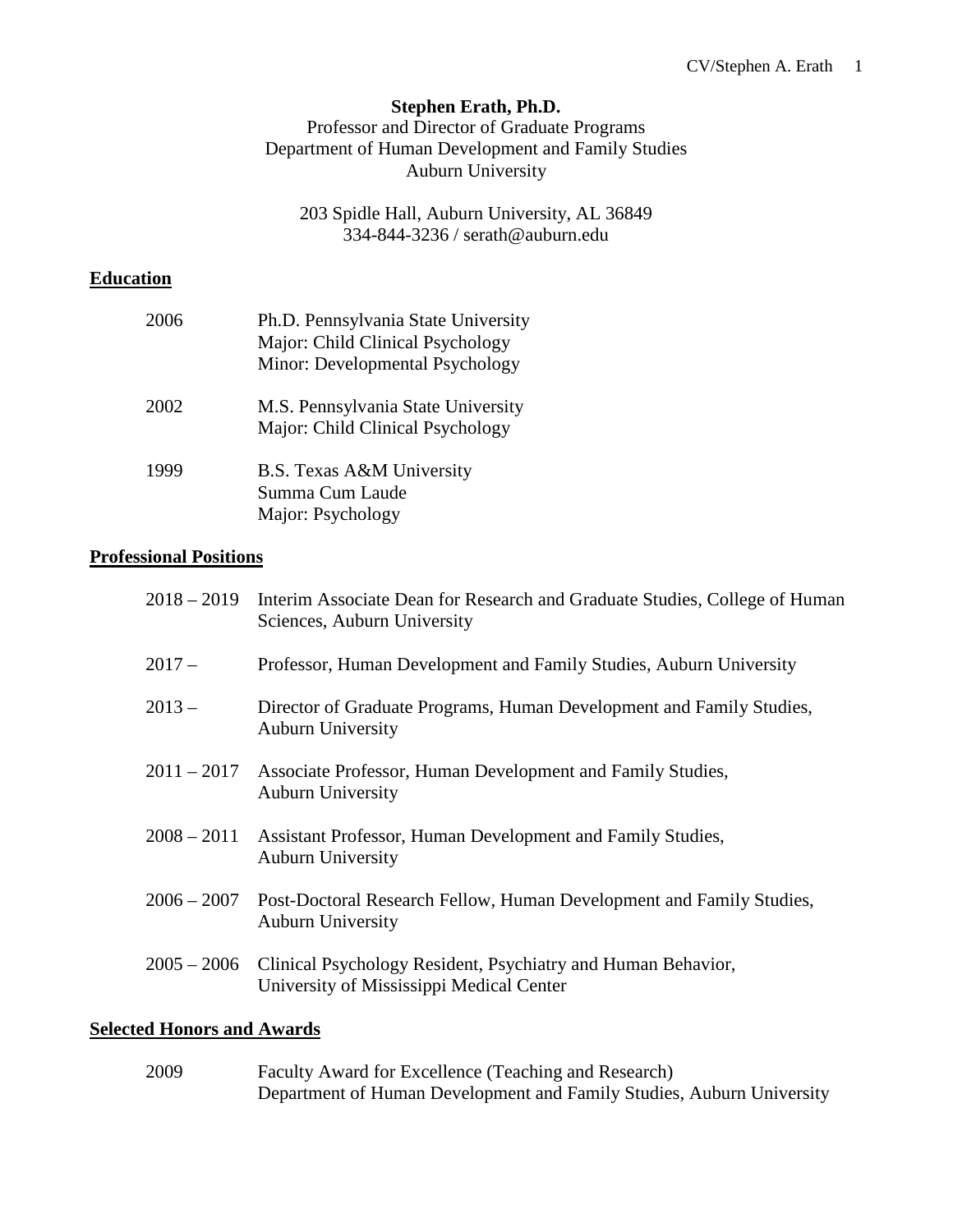| 2002 | Martin T. Murphy Award for Excellence in Clinical Psychology<br>Department of Psychology, Pennsylvania State University |
|------|-------------------------------------------------------------------------------------------------------------------------|
| 1999 | Gathright Scholar Award<br>College of Liberal Arts, Texas A&M University                                                |

### **Grants**

R01 HD046795 El-Sheikh (PI) 2019-2023 Role: Co-Investigator National Institute of Child Health and Human Development, NIH Predicting young adult health: Family aggression and bioregulatory pathways Award amount: \$2,120,545 AAES Troop-Gordon (PI) 2018-2020 Role: Co-Investigator AAES Agricultural Research Enhancement, Exploration, and Development Parent responses to peer victimization Award amount: \$50,000 R01 HL136752 El-Sheikh (PI) 2017-2021 Role: Co-Investigator National Heart, Lung, and Blood Institute Child sleep as a mechanism and moderator in the development of health disparities Award amount: \$1,865,868 AAES Erath (PI) 2017-2018 Role: Principal Investigator AAES Research Support – Grants on the Edge

Emotional experiences of children with autism spectrum disorder in communication situations Award amount: \$7,924

| AAES 16-034                                                   | Hinnant (PI) | $2016 - 2018$                                                                           |  |
|---------------------------------------------------------------|--------------|-----------------------------------------------------------------------------------------|--|
| Role: Co-Investigator                                         |              |                                                                                         |  |
| Co-Investigators: Robinson                                    |              |                                                                                         |  |
| Alabama Agricultural Experiment Station SEED Program Award    |              |                                                                                         |  |
|                                                               |              | Context effects on adolescent decision making: Neuroimaging pilot studies               |  |
| Award amount: \$50,000                                        |              |                                                                                         |  |
|                                                               |              |                                                                                         |  |
| R <sub>15</sub> HD <sub>087877</sub> -01                      | Baker (PI)   | $2016 - 2018$                                                                           |  |
| Role: Consultant                                              |              |                                                                                         |  |
| Co-Investigators: Fenning                                     |              |                                                                                         |  |
| National Institute of Child Health and Human Development, NIH |              |                                                                                         |  |
|                                                               |              | Arousal tendencies and individual differences in children with autism spectrum disorder |  |
| Award amount: \$412,667                                       |              |                                                                                         |  |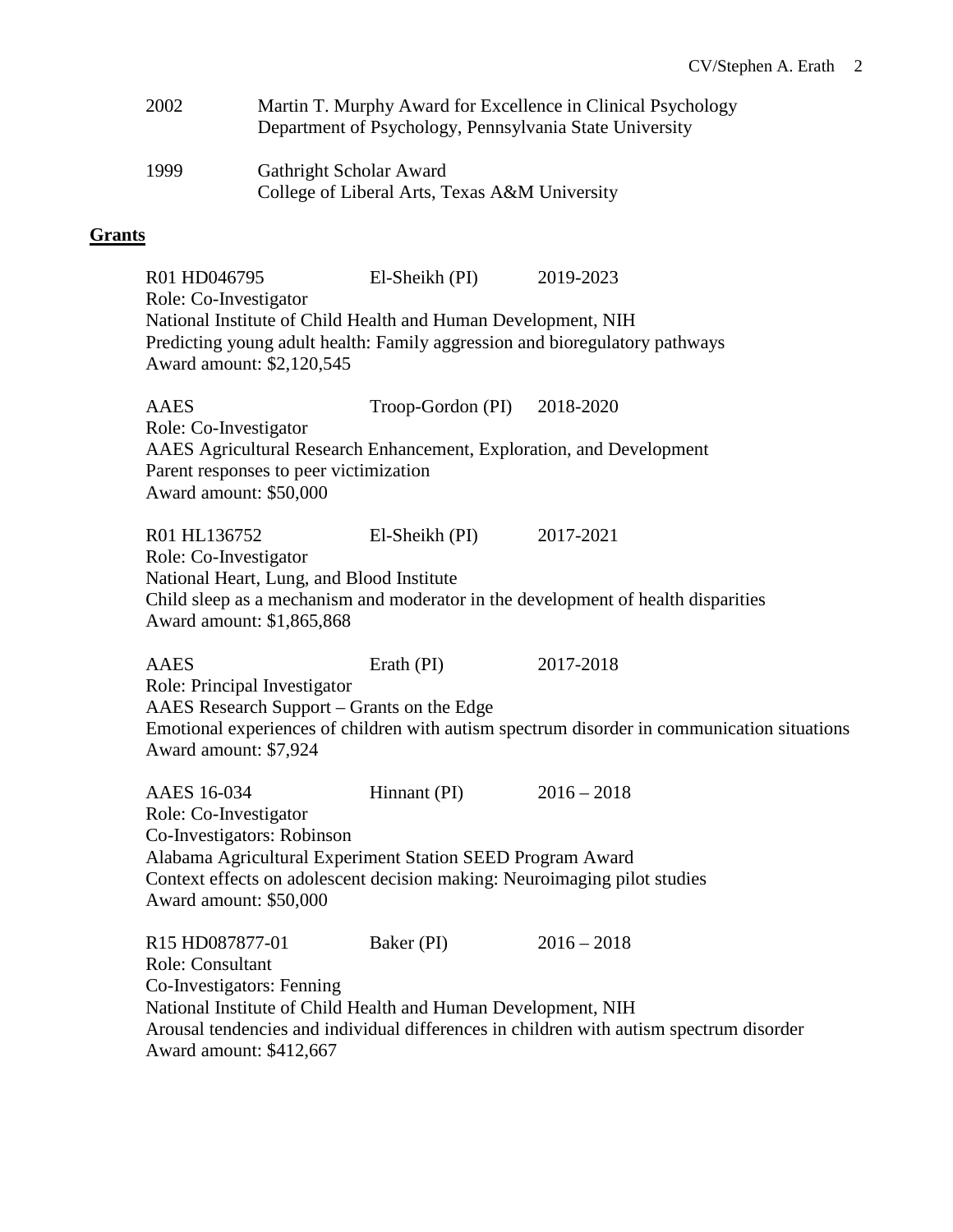Internal Grant (Auburn) Hinnant (PI) 2016 – 2018 Role: Co-Investigator Co-Investigators: Robinson Intramural Grants Program Context effects on adolescent risky decision making: Neuroimaging pilot studies Award amount: \$36,000 Internal Grant (Auburn) Erath (PI) 2015 – 2017 Role: Principal Investigator Co-Investigators: Plexico Intramural Grants Program Psychophysiological factors and communicative demands that contribute to social competence in children with communication disorders Award amount: \$34,266 R01 HD046795-06 El-Sheikh (PI) 2012 – 2017 Role: Co-Investigator Co-Investigators: Buckhalt, Keiley National Institute of Child Health and Human Development, NIH Family aggression and trajectories of adolescent adaptation: Bioregulatory effects Award amount: \$2,710,204 Internal Grant (Auburn) El-Sheikh (PI) 2014 – 2016 Role: Co-Investigator Co-Investigators: Robinson Intramural Grants Program Sleep disruptions and risk in adolescence: Physiological underpinnings Award amount: \$103,040 F31 HD069152-01 Tu (PI) 2011 – 2013 Role: Sponsor National Institute of Child Health and Human Development, NIH Person x environment in the peer domain: Parenting strategies and preadolescent psychophysiology Award amount: \$52,530 BCS 0921271 Erath (PI) 2009 – 2013 Role: Principal Investigator Co-Investigators: Bub, El-Sheikh National Science Foundation Peer stress in preadolescence: Psychophysiological and coping responses

Award amount: \$376,104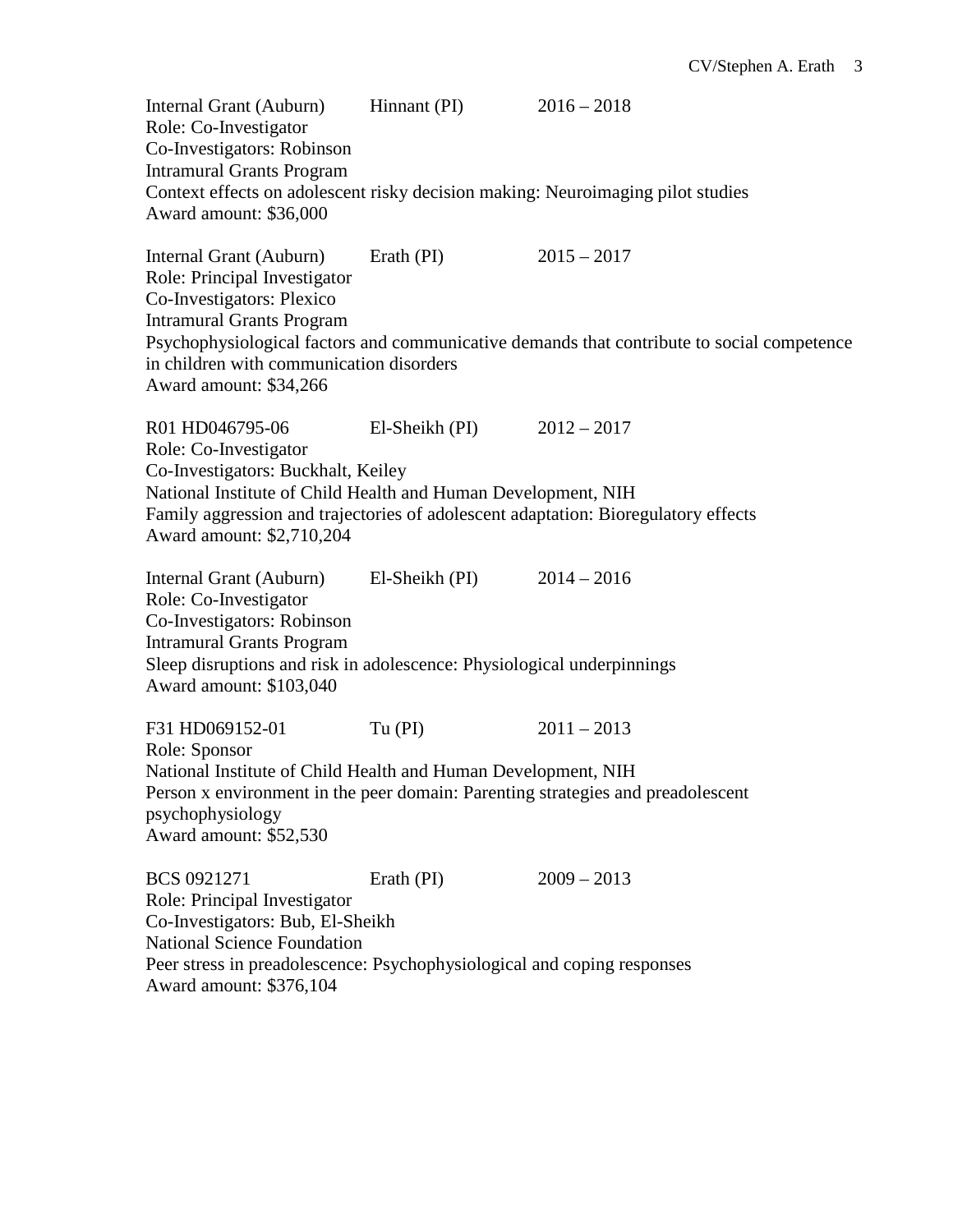R01 HL093246-01A1 El-Sheikh (PI) 2009 – 2013 Role: Co-Investigator Co-Investigators: Buckhalt, Keiley National Institute of Heart, Lung, and Blood, NIH Sleep and child developmental outcomes: Physiological and contextual influences Award amount: \$2,721,753 ALA 010-047 Pettit (PI) 2010 – 2012 Role: Co-Principal Investigator Alabama Agricultural Experiment Station Helping young adolescents cope with peer rejection: Mechanisms of effective adult intervention Award amount: \$49,834 Internal Grant (Auburn) Harper (PI) 2010 – 2012 Role: Co-Investigator Auburn University Montgomery Research Council Parents' coaching and adolescents' coping responses to peer victimization: Preliminary steps toward more valid measurement Award amount: \$3,300 ALA 080-049 El-Sheikh (PI) 2007 – 2010 Role: Co-Investigator Co-Investigators: Buckhalt, Vaughn Alabama Agricultural Experiment Station Childhood stress exposure: Physiological mechanisms of risk and resilience Award amount: \$120,000 Internal Grant (Auburn) Erath (PI) 2008 – 2009 Role: Principal Investigator Competitive Research Grant Social anxiety in early adolescence: Research to inform intervention Award amount: \$6,500 **Publications** (\* indicates student co-author)

- El-Sheikh, M., Shimizu, M., Erath, S. A., Philbrook, L. E., & Hinnant, J. B. (in press). Dynamic patterns of marital conflict: Relations to trajectories of adolescent adjustment. *Developmental Psychology.*
- Baker, J. K., Fenning, R. M., Erath, S. A., Baucom, B. R., Messinger, D. S., Kaeppler, A. K.\*, & Bailey, A. (in press). Respiratory sinus arrhythmia, parenting, and externalizing behavior in children with autism spectrum disorder. *Autism.*
- Hinnant, J. B., Erath, S. A., Shimizu, M., & El-Sheikh, M. (in press). Parenting, deviant peer affiliation, and externalizing behavior during adolescence: Processes conditional on sympathetic nervous system reactivity. *Journal of Child Psychology and Psychiatry*.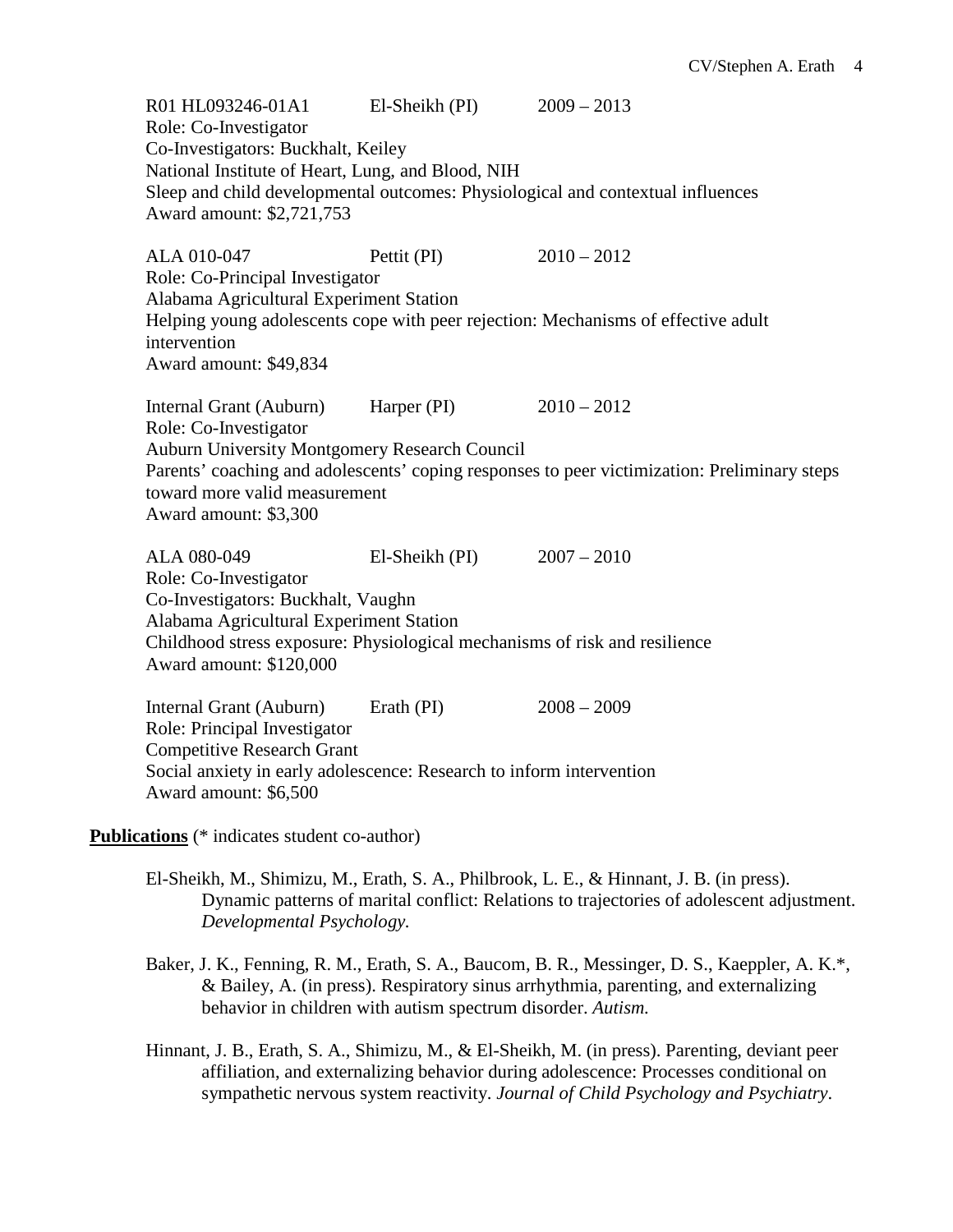- Erath, S. A., Kaeppler, A. K.\*, & Tu, K. M. (2019). Coping with peer victimization predicts peer outcomes across the transition to middle school. *Social Development, 28,* 22-40*.*
- Tu, K. M., Spencer, C.\*, El-Sheikh, M., & Erath, S. A. (2019). Peer victimization predicts sleep problems in early adolescence. *Journal of Early Adolescence, 39,* 67-80.
- Plexico, L. W., Erath, S. A., Shores, H., & Burrus, E. (2019). Self-acceptance, resilience, coping and satisfaction with life in people who stutter. *Journal of Fluency Disorders, 59,* 52-63.
- Troop-Gordon, W., & Erath, S. A. (2018). Peer victimization and neurobiological models: Building toward comprehensive developmental theories. *Merrill-Palmer Quarterly, 64,*  162-173.
- Erath, S. A., Su, S.\*, & Tu, K. M. (2018). Electrodermal reactivity moderates the prospective association between peer victimization and depressive symptoms in early adolescence. *Journal of Clinical Child and Adolescent Psychology, 47,* 992-1103.
- McConnell, L. M.\* & Erath, S. A. (2018). Affiliation value and extracurricular commitment moderate associations between peer victimization and depression. *Journal of Applied Developmental Psychology, 58,* 49-56.
- Philbrook., L. E., Erath, S. A., Hinnant, J. B., & El-Sheikh, M. (2018). Marital conflict and trajectories of adolescent adjustment: The role of autonomic nervous system coordination. *Developmental Psychology, 54,* 1687-1696.
- Baker, J. K., Fenning, R. M., Erath, S. A., Baucom, B. R., Moffitt, J. M., & Howland, M. A. (2018). Sympathetic under-arousal and externalizing behavior problems in children with autism spectrum disorder. *Journal of Abnormal Child Psychology,* 895-906.
- Hinnant, J. B., Philbrook, L. E., Erath, S. A., & El-Sheikh, M. (2018). Approaches to modeling the development of physiological stress responsivity. *Psychophysiology, 55,*  e13027*.*
- Robinson, J. L., Erath, S. A., Kana, R. K., & El-Sheikh, M. (2018). Neurophysiological differences in the adolescent brain following a single night of restricted sleep  $- A 7T$ fMRI study. *Developmental Cognitive Neuroscience, 31,* 1-10.
- Kaeppler, A.\*, & Erath, S. A. (2017). Linking social anxiety with social competence in early adolescence: Physiological and coping moderators. *Journal of Abnormal Child Psychology, 45,* 371-384.
- Tu, K. M., Erath, S. A., & El-Sheikh, M. (2017). Parental management of peers and autonomic nervous system reactivity in predicting adolescent peer relationships. *Developmental Psychology, 53,* 540-551*.*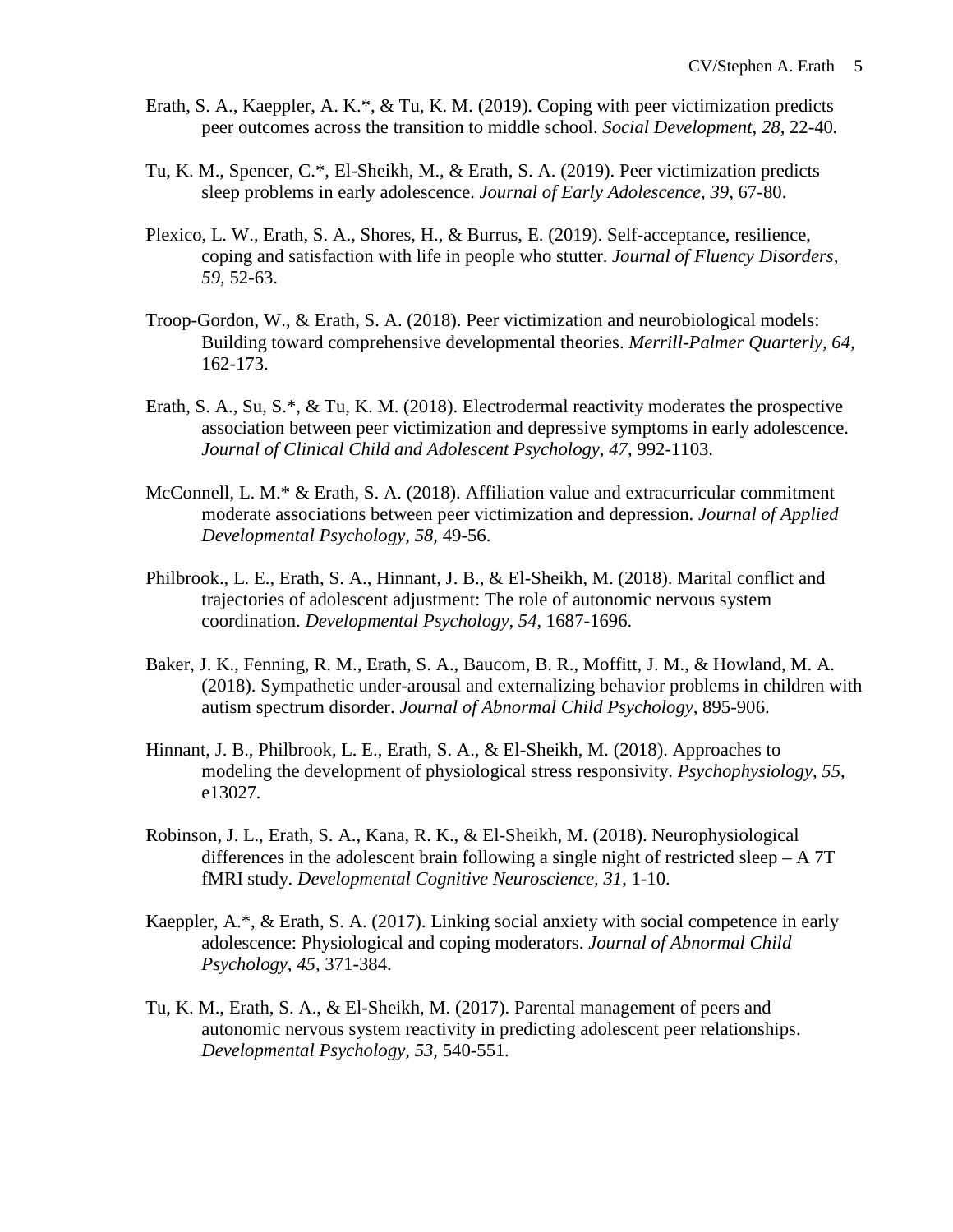- Gregson, K.\*, Tu, K. M., Erath, S. A., & Pettit, G. S. (2017). Parental social coaching promotes adolescent peer acceptance across the middle school transition. *Journal of Family Psychology, 31,* 668-678.
- Tu, K. M., Gregson, K. D.\*, Erath, S. A., & Pettit, G. S. (2017). Custom-fit parenting: How low- and well-accepted young adolescents benefit from peer-related parenting. *Parenting: Science and Practice, 17,* 157-176.
- Fenning, R. M., Baker, J. K., Baucom, B. R., Erath, S. A., Howland, M. A., & Moffitt, J. (2017). Electrodermal variability and symptom severity in children with autism spectrum disorder. *Journal of Autism and Developmental Disorders, 47,* 1062-1072.
- Harcourt, K. T., Adler-Baeder, F., Rauer, A., Pettit, G. S., & Erath, S. A. (2017). Relationship education for incarcerated adults. *Family Process, 56,* 75-90.
- Erath, S. A., Bub, K. L., & Tu, K. M. (2016). Responses to peer stress predict academic outcomes across the transition to middle school. *Journal of Early Adolescence, 36,* 5- 28.
- Gregson, K.\*, Erath, S. A., Pettit, G. S., & Tu, K. M. (2016). Are they listening? Parental social coaching and parenting emotional climate predict adolescent receptivity. *Journal of Research on Adolescence, 26,* 738-752.
- Hinnant, J. B., Erath, S. A., Tu, K. M., & El-Sheikh, M. (2016). Permissive parenting, deviant peer affiliations, and delinquent behavior in adolescence: The moderating role of sympathetic nervous system reactivity. *Journal of Abnormal Child Psychology, 44,* 1071-1081.
- Tu, K. M., Erath, S. A., & El-Sheikh, M. (2016). Coping responses moderate prospective associations between marital conflict and youth adjustment. *Journal of Family Psychology, 30,* 523-532.
- Su, S.\*, Pettit, G. S., & Erath, S. A. (2016). Peer relations, parental social coaching, and young adolescent social anxiety. *Journal of Applied Developmental Psychology, 42,* 89- 97.
- Samek, D. R., Goodman, R., Erath, S. A., McGue, M., Iacono, W. G. (2016). Antisocial peer affiliation and externalizing disorders in the transition from adolescence to young adulthood: Selection versus socialization effects. *Developmental Psychology, 52,* 813- 823.
- Erath, S. A., & El-Sheikh, M. (2015). Linking bioregulatory systems: Reciprocal autonomic activation predicts sleep over one year in middle childhood. *Developmental Psychobiology, 57,* 17-24.
- Erath, S. A., Tu, K. M., Buckhalt, J. A., & El-Sheikh, M. (2015). Associations between children's intelligence and academic achievement: The role of sleep. *Journal of Sleep Research, 24,* 510-513.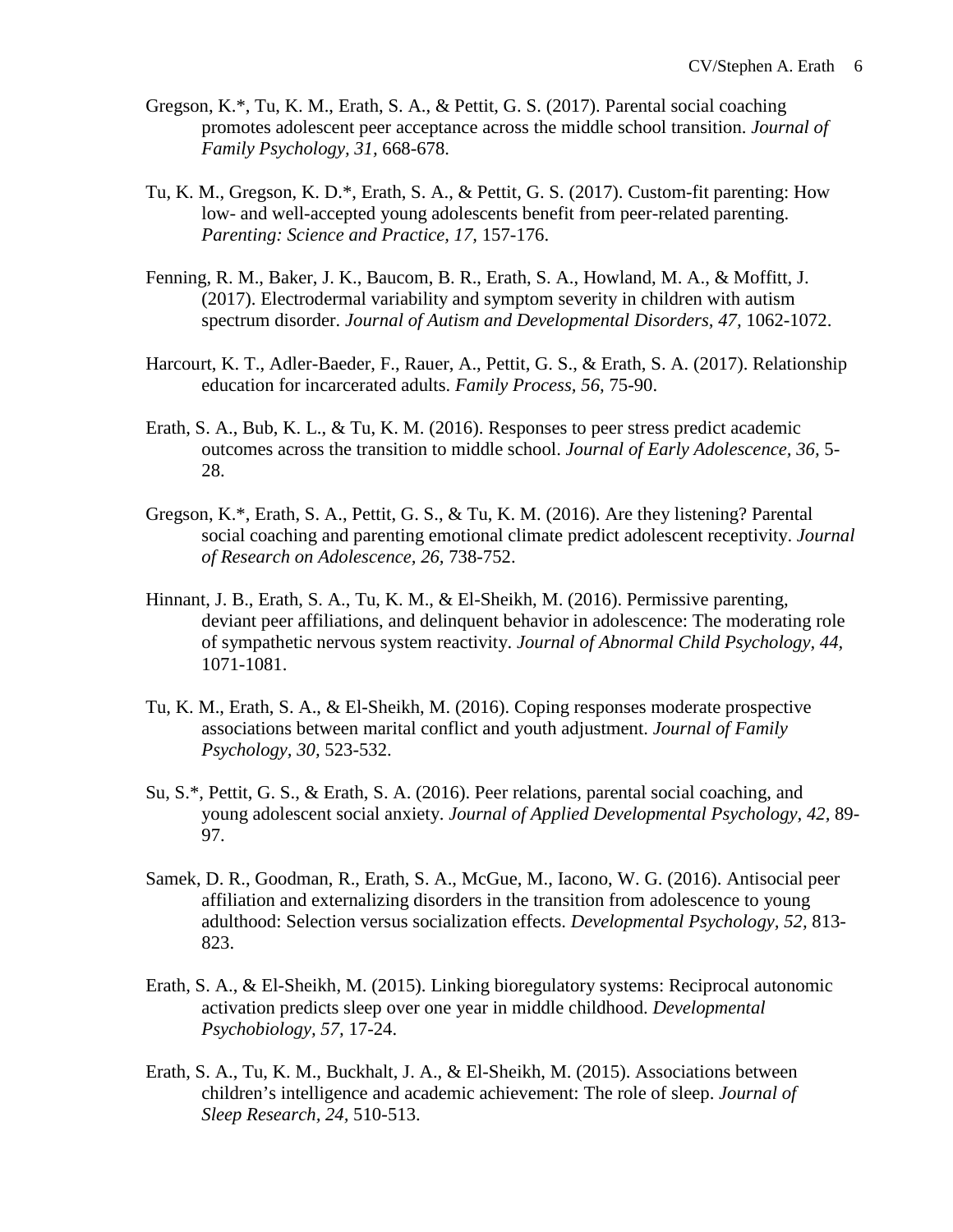- Hinnant, J. B., Erath, S. A., & El-Sheikh, M. (2015). Harsh parenting, parasympathetic activity, and development of delinquency and substance use. *Journal of Abnormal Psychology, 124,* 137-151.
- Tu, K. M., Erath, S. A., & El-Sheikh, M. (2015). Peer victimization and adolescent adjustment. The moderating role of sleep. *Journal of Abnormal Child Psychology, 43,*  1447-1457.
- El-Sheikh, M., Hinnant, J. B., & Erath, S. A. (2015). Marital conflict, vagal regulation, and children's sleep: A longitudinal investigation. In El-Sheikh, M. & Buckhalt, J. A. (Eds.), Sleep and Development: Advancing Theory and Research. *Monographs of the Society for Research in Child Development, 80,* 89-106.
- Baker, J. K., Fenning, R. M., Howland, M. A., Baucom, B. R., Moffitt, J., & Erath, S. A. (2015). Brief report: A pilot study of parent-child biobehavioral synchrony in autism spectrum disorder. *Journal of Autism and Developmental Disorders, 45,* 4140-4146.
- Harcourt, K.T., Adler-Baeder, F., Erath, S., & Pettit, G. (2015). Examining family structure and half-sibling influence on adolescent well-being. *Journal of Family Issues, 36,* 250- 272*.*
- Erath, S. A., & Tu, K. M.\* (2014). Peer stress in preadolescence: Linking physiological and coping responses with social competence. *Journal of Research on Adolescence, 24,* 757-771.
- Tu, K. M.\*, Erath, S. A., Pettit, G. S., & El-Sheikh, M. (2014). Physiological reactivity moderates the association between parental directing and young adolescent friendship adjustment. *Developmental Psychology, 50,* 2644-2653*.*
- Gregson, K.\*, Tu, K. M.\*, & Erath, S. A. (2014). Sweating under pressure: Skin conductance level reactivity moderates the association between peer victimization and externalizing behavior. *Journal of Child Psychology and Psychiatry, 55,* 22-30.
- El-Sheikh, M., Bagley, E. J., Keiley, M. K., & Erath, S. A. (2014). Growth in body mass index from childhood into adolescence: The role of sleep duration and quality. *Journal of Early Adolescence, 34,* 1145-166.
- Keller, P. S., Kouros, C., Erath, S. A., Dahl, R., & El-Sheikh, M. (2014). Longitudinal relations between maternal depressive symptoms and child sleep problems: The role of parasympathetic nervous system reactivity. *Journal of Child Psychology and Psychiatry, 55,* 172-179.
- El-Sheikh, M., Erath, S. A., & Bagley, E. (2013). Parasympathetic nervous system activity and children's sleep. *Journal of Sleep Research, 22,* 282-288.
- El-Sheikh, M., Keiley, M., Erath, S. A., & Dyer, J. (2013). Marital conflict and growth in children's internalizing symptoms: The role of autonomic nervous system activity. *Developmental Psychology, 49,* 92-108.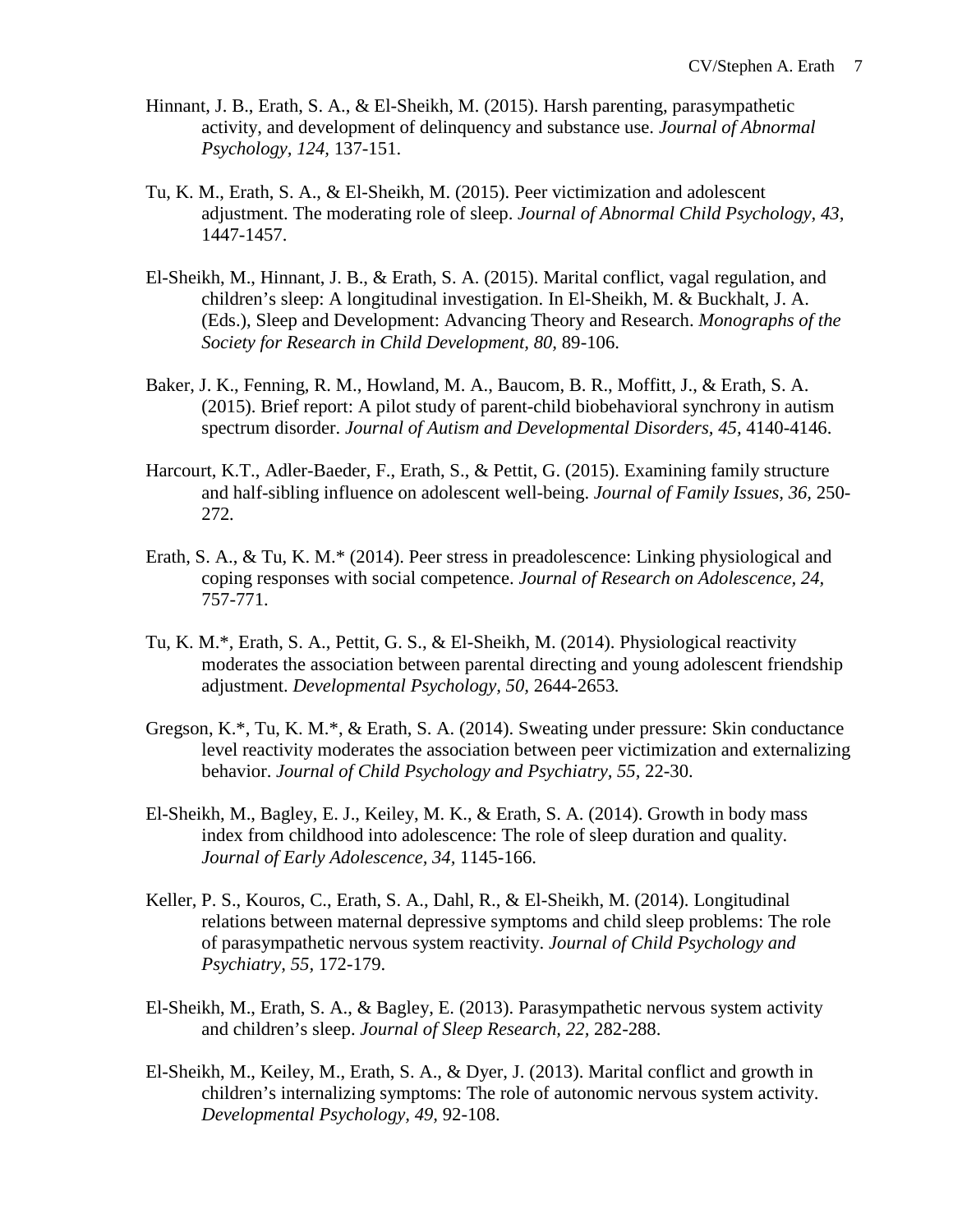- Tu, K. M.\*, & Erath, S. A. (2013). Social discomfort in preadolescence: Predictors of discrepancies between preadolescents and their parents and teachers. *Child Psychiatry and Human Development, 44,* 201-216.
- Erath, S. A., Tu, K. M.\*, & El-Sheikh, M. (2012). Socially anxious and peervictimized preadolescents: "Doubly primed" for distress? *Journal of Abnormal Child Psychology, 40,* 837-848*.*
- Tu, K. M.\*, Erath, S. A., & Flanagan, K. S. (2012). Can socially adept friends protect peer-victimized early adolescents against poorer academic performance? *Journal of Applied Developmental Psychology, 33,* 24-30*.*
- Erath, S. A., El-Sheikh, M., Hinnant, J. B., & Cummings, E. M. (2011). Skin conductance level reactivity moderates the association between harsh parenting and growth in child externalizing behavior. *Developmental Psychology, 47,* 693-706*.*
- Pettit, G. S., Erath, S. A., Lansford, J. E., Dodge, K. S., & Bates, J. E. (2011). Dimensions of social capital and life adjustment in the transition to early adulthood. *International Journal of Behavioral Development, 35,* 482-489.
- El-Sheikh, M., & Erath, S. A. (2011). Family conflict, autonomic nervous system functioning, and child adaptation: State of the science and future directions. *Development and Psychopathology, 23,* 703-721.
- El-Sheikh, M., Hinnant, J. B., & Erath, S. A. (2011). Developmental trajectories of delinquency symptoms in childhood. *Journal of Abnormal Psychology, 120,* 16-32*.*
- El-Sheikh, M., Arsiwalla, D. D., Hinnant, J. B., & Erath, S. A. (2011). Children's internalizing symptoms: The role of interactions between cortisol and respiratory arrhythmia. *Physiology and Behavior, 103,* 225-232.
- Erath, S. A., & Tu, K. M.\* (2011). The parenting context of children's sleep. In M. El-Sheikh (Ed.), *Sleep and development: Familial and socio-cultural considerations* (pp. 29-48)*.* Oxford, UK: Oxford University Press.
- Erath, S. A., Flanagan, K. S., & Bierman, K. L., & Tu, K. M.\* (2010). Close friendships moderate psychosocial maladjustment in socially anxious early adolescents. *Journal of Applied Developmental Psychology, 31,* 15-26*.*
- Lansford, J., Yu, T., Erath, S. A., Pettit, G. S., Bates, J. E., & Dodge, K. A. (2010). Developmental precursors of risky sexual behavior. *Journal of Research on Adolescence, 20,* 651-677*.*
- El-Sheikh, M., Hinnant, J. B., Kelly, R. J., & Erath, S. A. (2010). Maternal psychological control and child internalizing symptoms: Vulnerability and protective factors across bioregulatory and ecological domains. *Journal of Child Psychology and Psychiatry, 51,* 188-198*.*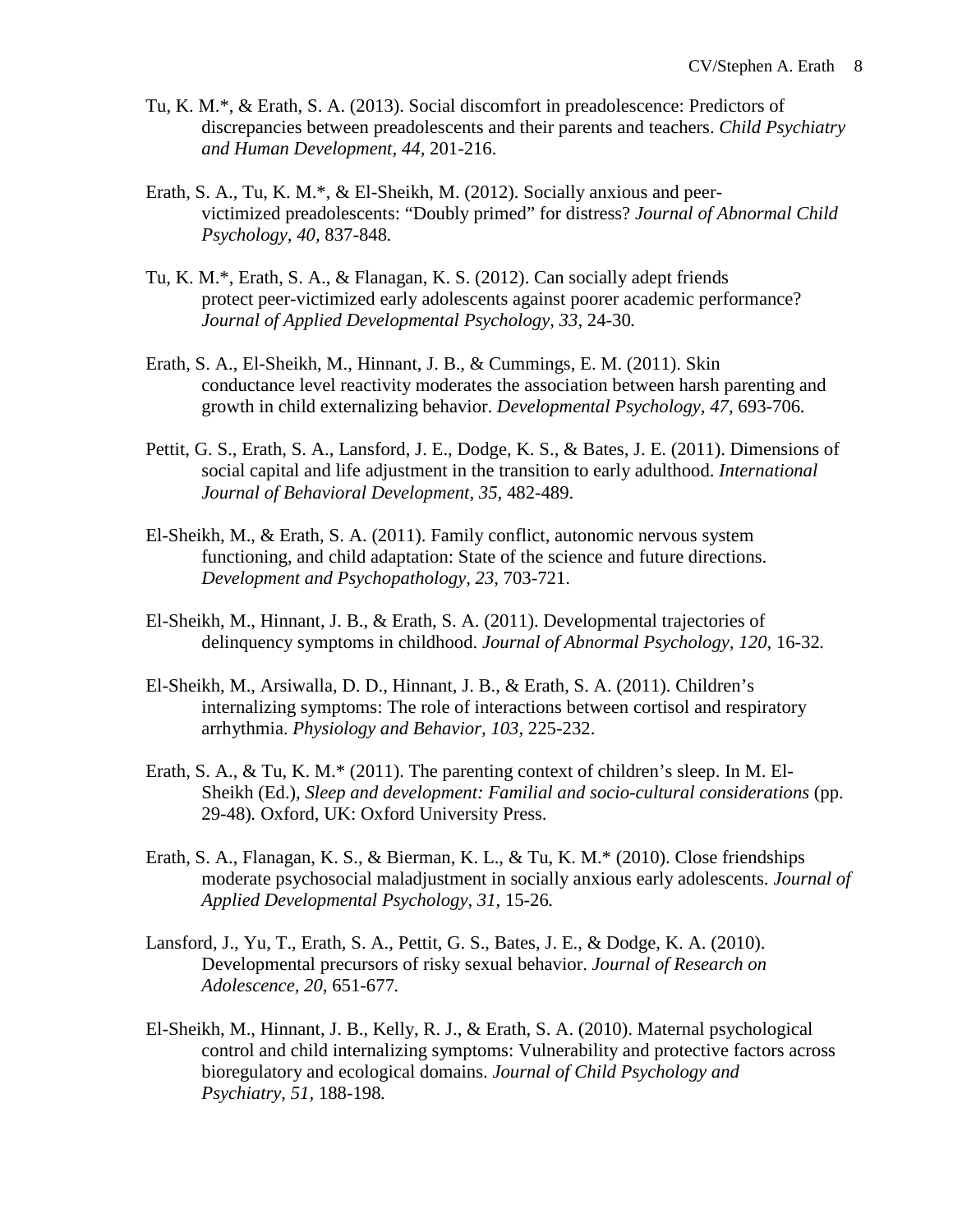- Erath, S. A., Keiley, M. K., Pettit, G. S., Lansford, J. E., Dodge, K. A., & Bates, J. E. (2009). Behavioral predictors of mental health service utilization in childhood through adolescence. *Journal of Developmental and Behavioral Pediatrics, 30,* 481-488*.*
- Erath, S. A., El-Sheikh, M., & Cummings, E. M. (2009). Harsh parenting and child externalizing behavior: Skin conductance level reactivity as a moderator. *Child Development, 80,* 578-592*.*
- Erath, S. A., Pettit, G. S., Dodge, K. A., & Bates, J. E. (2009). Who dislikes whom, and for whom does it matter: Predicting aggression in middle childhood. *Social Development, 18,* 577-596*.*
- El-Sheikh, M., Kouros, C., Erath, S. A., Cummings, E. M., Keller, P. S., & Staton, L. (2009). Marital conflict and children's externalizing behavior: Interactions between parasympathetic and sympathetic nervous system activity. *Monographs of the Society for Research in Child Development, 74, Issue 1.*
- Erath, S. A., Flanagan, K. S., & Bierman, K. L. (2008). Early adolescent school adjustment: Associations with friendship and peer victimization. *Social Development, 17,* 853-870*.*
- Flanagan, K. S., Erath, S. A., & Bierman, K. L. (2008). Unique associations between peer relationships and social anxiety in early adolescence. *Journal of Clinical Child and Adolescent Psychology, 37,* 759-769*.*
- Lansford, J. E., Erath, S. A., Yu, T., Pettit, G. S., Dodge, K. A., & Bates, J. E. (2008). The developmental course of illicit substance use from age 12 to 22: Links with depressive, anxiety, and behavior disorders at age 18. *Journal of Child Psychology and Psychiatry, 49,* 877-885*.*
- El-Sheikh, M., Erath, S. A., Buckhalt, J. A., Granger, D. A., & Mize, J. (2008). Cortisol and children's adjustment: The moderating role of sympathetic nervous system activity. *Journal of Abnormal Child Psychology, 36,* 601-611*.*
- Greening, L., Stoppelbein, L., Fite, P., Dhossche, D., Erath, S. A., Brown, J., Cramer, R., & Young, L. (2008). Pathways to suicidal behavior in childhood. *Suicide and Life-Threatening Behavior, 38,* 38-45.
- Erath, S. A., Flanagan, K. S., & Bierman, K. L. (2007). Social anxiety and peer relations in early adolescence: Behavioral and cognitive factors. *Journal of Abnormal Child Psychology, 35,* 405-416*.*
- El-Sheikh, M., Erath, S. A., & Keller, P. S. (2007). Children's sleep and adjustment: The moderating role of vagal regulation. *Journal of Sleep Research, 16,* 396-405.
- El-Sheikh, M., Keller, P. S., & Erath, S. A. (2007). Marital conflict and risk for child maladjustment over time: Skin conductance level reactivity as a vulnerability factor. *Journal of Abnormal Child Psychology, 35,* 715-727.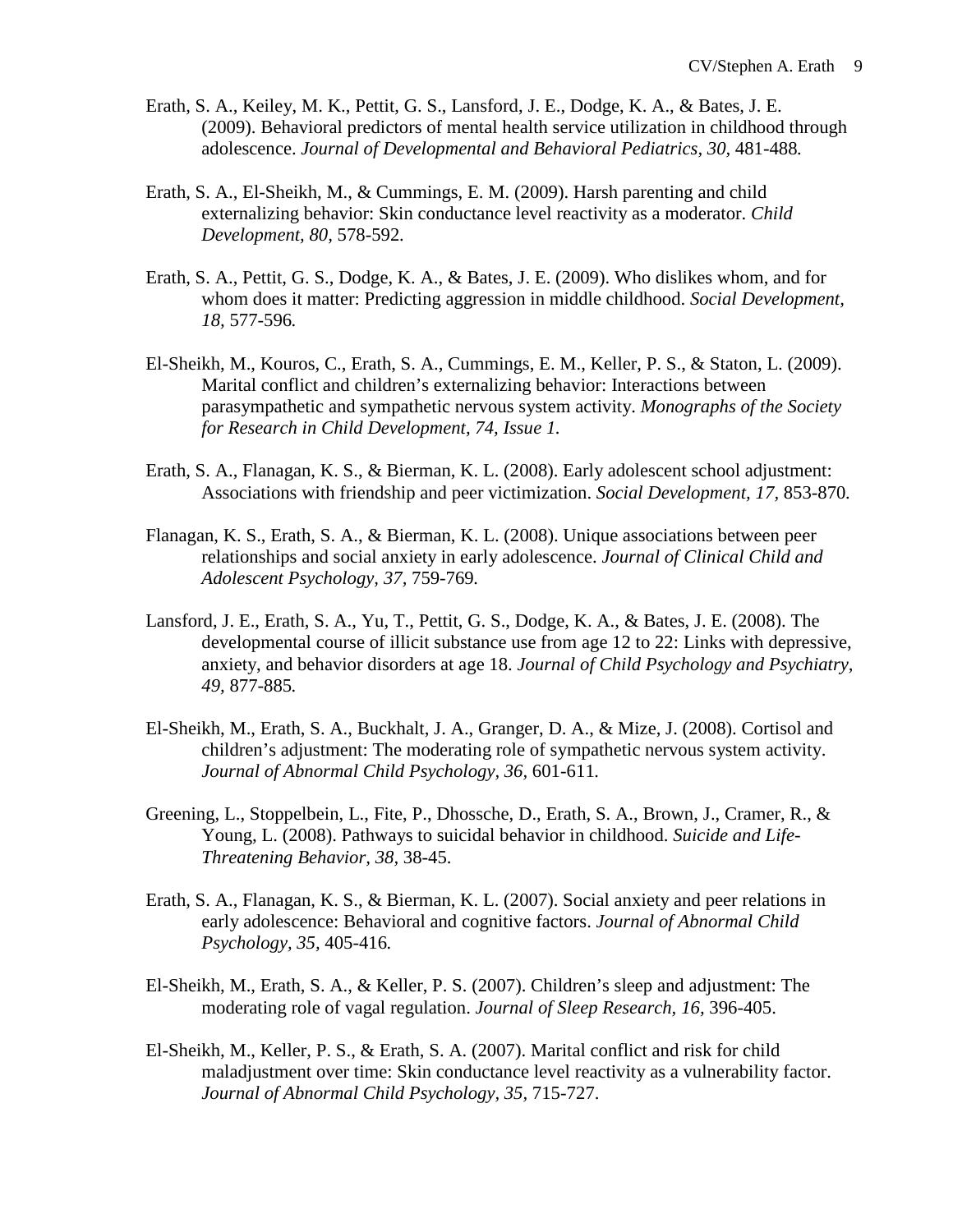- El-Sheikh, M., Buckhalt, J. A., Granger, D. A., Erath, S. A., & Acebo, C. (2007). The association between children's sleep disruption and salivary Interleukin-6. *Journal of Sleep Research, 16,* 188-197*.*
- Erath, S. A., Bierman, K. L., & Conduct Problems Prevention Research Group (2006). Aggressive marital conflict, maternal harsh punishment, and child aggressive-disruptive behavior: Evidence for direct and mediated relations. *Journal of Family Psychology, 20,*  217-226.
- Parker, J. G., Rubin, K. H., Erath, S. A., Wojslawowicz, J. C., & Buskirk, A. A. (2006). Peer relationships, child development, and adjustment: A developmental psychopathology perspective. In D. Cicchetti & D. J. Cohen (Eds.), *Developmental psychopathology, Volume 1, Theory and methods, Second edition* (pp. 419-493). Hoboken, NJ: Wiley.
- Bierman, K. L., & Erath, S. A. (2006). Promoting social competence in early childhood: Classroom curricula and social skills coaching programs. In K. McCartney & D. Phillips (Eds.), *Blackwell handbook of early childhood development* (pp. 595-615). Malden, MA: Blackwell.
- Cepeda-Benito, A., Reynoso, J. T., & Erath, S. A. (2004). Meta-analysis of the efficacy of nicotine replacement therapy for smoking cessation: Differences between men and women. *Journal of Consulting and Clinical Psychology, 72,* 712-722.
- Williams, T. L., Gleaves, D. H., Cepeda-Benito, A., Erath, S. A., & Cororve, M. B. (2001). The reliability and validity of a group administered version of the body image assessment. *Assessment*, *8,* 37-46.
- Cepeda-Benito, A., Reynoso J., Erath, S. A. (2000). Dose response analyses of associative tolerance to nicotine analgesia in the rat: Tail-flick and hot-plate tests. *Experimental and Clinical Psychopharmacology, 8,* 112-116.
- Cepeda-Benito, A., Gleaves, D. H., Williams, T. L., & Erath, S. A. (2000). The development and validation of the state and trait food cravings questionnaires. *Behavior Therapy*, *31,* 151-173.

#### **Invited Presentations**

- Erath, S. A. & Plexico, L. (2017). *Emotional experiences of children with autism spectrum disorder in communication situations.* Invited presentation, Brown Bag Series, Department of Psychology, Auburn University, AL.
- Erath, S. A. (2016). *The upside of sweating it: Protective responses to social stress in childhood and adolescence.* Invited Auburn Talk presented at the Auburn University Faculty Symposium, Auburn, AL.
- Erath, S. A. (2015). *Listen to your body or look at the situation?(Dis)Connecting physiological and coping responses to peer stress.* Invited presentation at the Society for Research in Child Development Peer Relations Pre-Conference, Philadelphia, PA.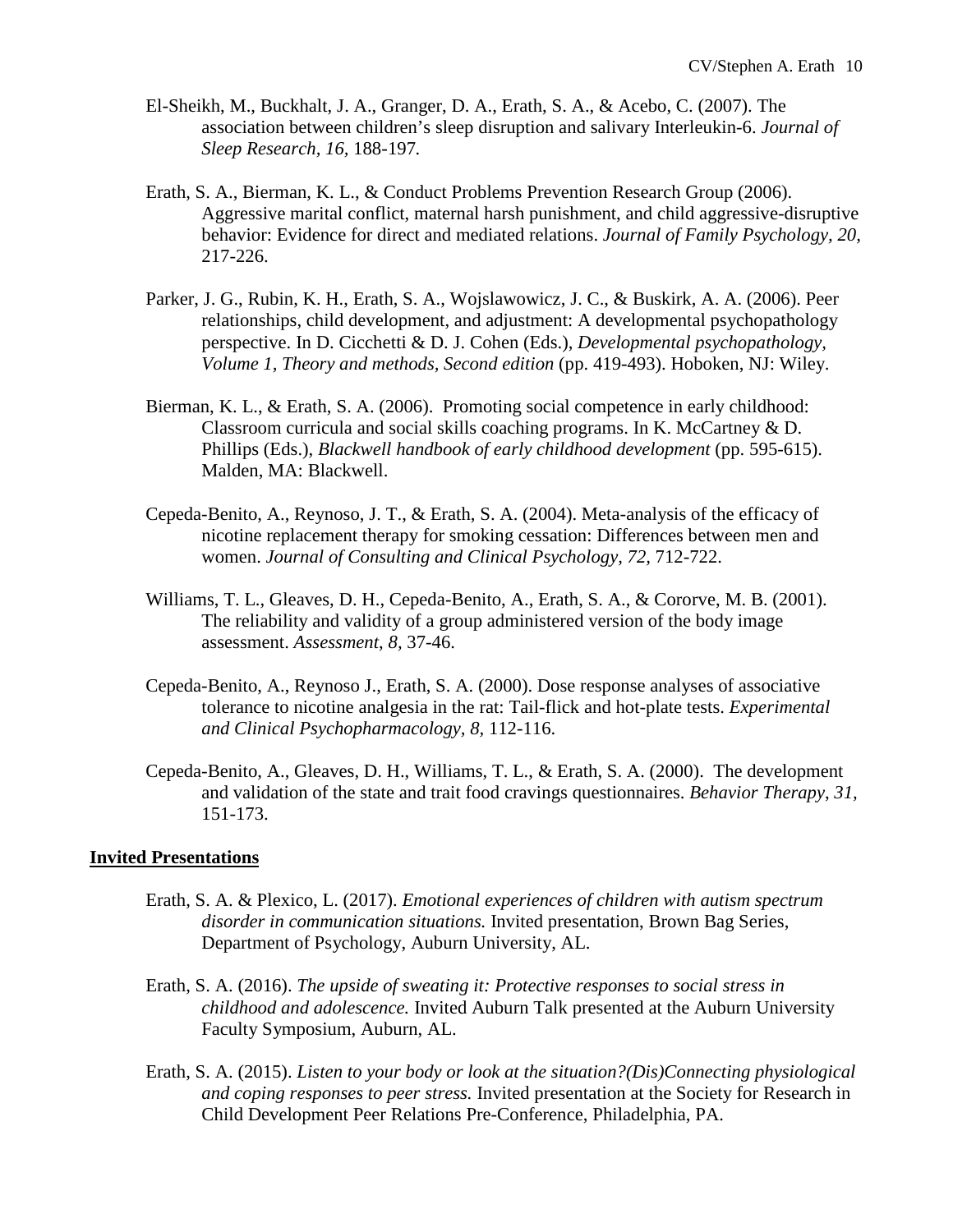- Erath, S. A. (2013). *Peer stress in preadolescence: Physiological and coping responses*. Invited presentation at Contemporary Issues in Developmental Psychology Colloquium, University of Alabama, Tuscaloosa, AL.
- Erath, S. A. (2012). *Overcoming peer rejection: Children's physiological and coping responses*. Invited presentation at the Auburn University Board of Trustees meeting.
- Erath, S. A. (2010). *Bullying: What we know now.* Invited webinar, sponsored by Just In Time Parenting Community of Practice; eXtension; and the Institute of Youth, Family, and Community in the USDA – National Institute of Food and Agriculture.
- Erath, S. A. (2010). *Understanding peer stress in preadolescence.* Invited presentation, Let's Get Real: Healthy Teens, Healthy Families, and Responsible Fatherhood Regional Summit, Montgomery, AL.
- Erath, S. A. (2010). *Peer stress in preadolescence: Physiological and coping responses.* Invited presentation, Developmental Sciences Colloquium, University of Alabama, Tuscaloosa, AL.
- Erath, S. A. (2008). *Peer stress in preadolescence.* Invited presentation, Brown Bag Series, Department of Human Development and Family Studies, Auburn University, AL.
- Erath, S. A. (2007). *Marital conflict and child developmental outcomes.* Invited Presentation, African American Healthy Marriage Research Initiative Conference, Chapel Hill, NC.

### **Conference Presentations** (past 3 years)

- Fenning, R. M., Baker J. K., Erath, S. A., Moffitt, J., Kaeppler, A.\*, Bailey, A., Garcia, A., Lee, S. M., & Patel, S. (2019). *Interactions between sympathetic and parasympathetic activity in the prediction of behavior problems in children with autism spectrum disorder.* Poster to be presented at the annual meeting of the American Psychological Association, Chicago, IL.
- Baker, J., Fenning, R., Erath, S., Baucom, B., Messinger, D., Moffitt, J., Kaeppler, A.\*, & Bailey, A. (2019). *Respiratory sinus arrhythmia, parenting, and externalizing behavior problems in children with autism spectrum disorder.* Poster to be presented at the annual meeting of the International Society for Autism Research, Montreal, Canada.
- VanDenBerg, C.E.\* & Erath, S. A. (2019). *Predictors and outcomes of parent-child discrepancies about peer victimization.* Poster to be presented at the biennial meeting of the Society for Research in Child Development, Baltimore, Maryland.
- Kaeppler, A.\* & Erath, S. A. (2018) *Autonomic physiology of social anxiety in early adolescence: Non-reciprocal parasympathetic and sympathetic reactivity to social stress.* Poster presented at the annual meeting of the Society for Psychophysiological Research, Quebec City, Canada.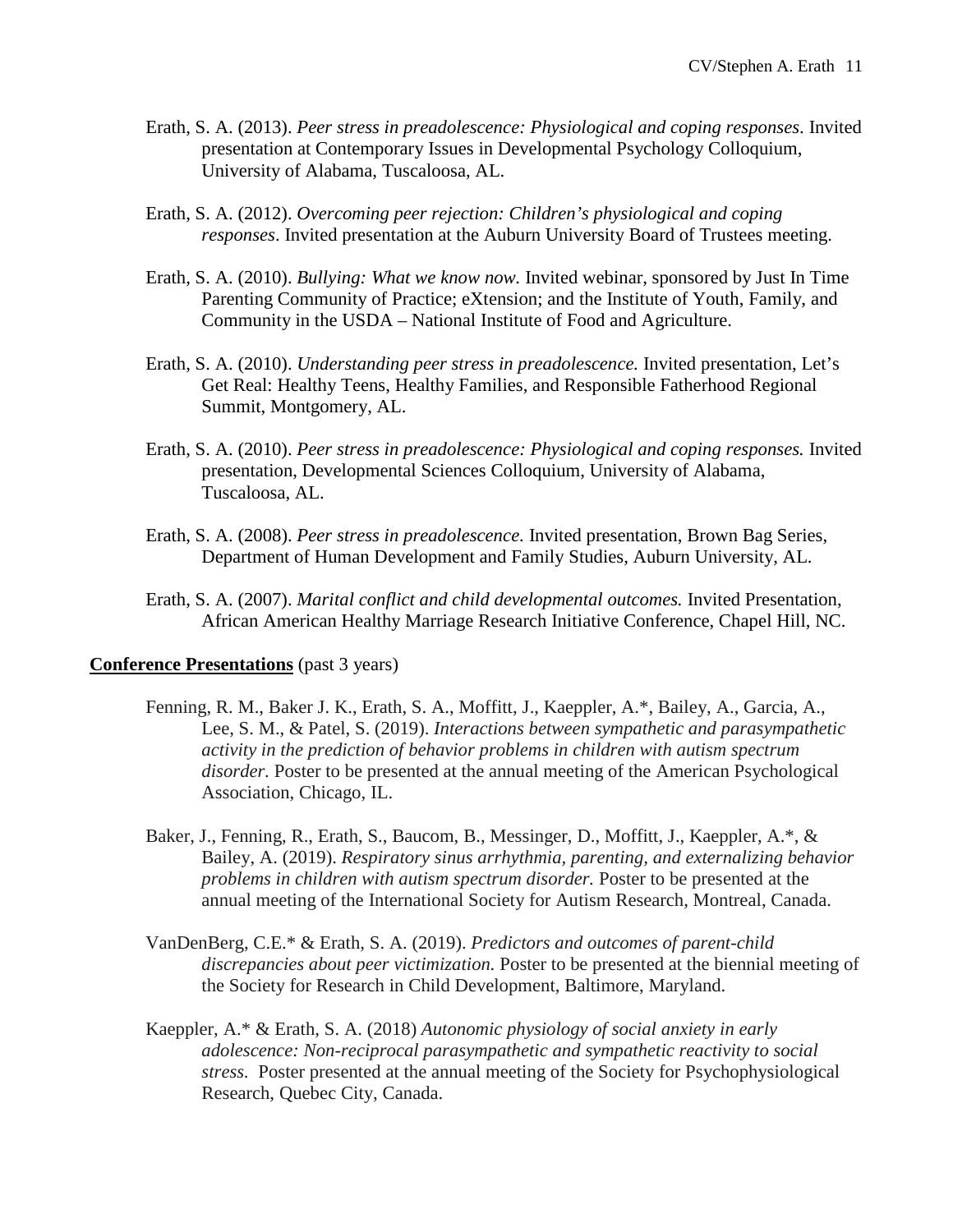- McConnell, L. M.\*, & Erath, S. A. (2018). *Personal orientations moderate prospective associations between peer victimization and psychosocial maladjustment in adolescence*. Poster presented at the biennial meeting of the Society for Research on Adolescence, Minneapolis, MN.
- Hinnant, B., Robinson, J., McConnell, L., Kaeppler, A., McCormick, M., & Erath, S. (2018). *Motivation toward risky and safe decisions: Effects of peers and rewards on brain activity in adolescents.* Poster presented at the biennial conference for the Society for Research on Adolescence, Minneapolis, MN.
- Erath, S. A., & El-Sheikh, M. (2017). *Autonomic nervous system psychophysiology from a developmental perspective.* Symposium presented at the biennial meeting of the Society for Research in Child Development, Austin, TX.
- Hinnant, B., Philbrook, L., Erath, S. A., & El-Sheikh, M. (2017). *Evaluating sensitive periods in development of physiological reactivity to stress: Methodological recommendations.* Paper presented as part of the symposium, "Autonomic nervous system psychophysiology from a developmental perspective" (S. Erath & M. El-Sheikh, Chairs) at the biennial meeting of the Society for Research in Child Development, Austin, TX.
- Erath, S. A., Kaeppler, A. K.\*, & Tu, K. M. (2017). *Coping with peer victimization predicts peer adjustment across the transition to middle school.* Poster presented at the biennial meeting of the Society for Research in Child Development, Austin, TX.
- Tu, K. M., Spencer, C.\*, El-Sheikh, M., & Erath, S. A. (2017). *Peer victimization predicts sleep problems in early adolescence.* Poster presented at the biennial meeting of the Society for Research in Child Development, Austin, TX.
- Hinnant, B., Robinson, J., Erath, S. A., McConnell, L., Kaeppler, A. & Kirby, L. (2017). *Rewarding safe decision making in the context of peer observation: A neuroimaging pilot study of adolescence.* Poster presented at the biennial meeting of the Society for Research in Child Development, Austin, TX.
- Tu, K. M., Su, S.\*, & Erath, S. A. (2016). *Peer adjustment across the transition to middle school: Preadolescents' receptivity to parenting in the peer domain.* Poster presented at the biennial meeting of the Society for Research on Adolescence, Baltimore, MD.
- Tu, K. M., Erath, S. A., & El-Sheikh. (2016). *Promoting peer relations among adolescents: The interplay between parental directing and autonomic nervous system reactivity.* Poster presented at the biennial meeting of the Society for Research on Adolescence, Baltimore, MD.
- Samek, D., Goodman, R. J., Erath, S. A., McGue, M., & Iacono, W. G. (2016). *Antisocial peer affiliation and externalizing disorders from adolescence to young adulthood: Selection versus socialization.* Poster presented at the biennial meeting of the Society for Research on Adolescence, Baltimore, MD.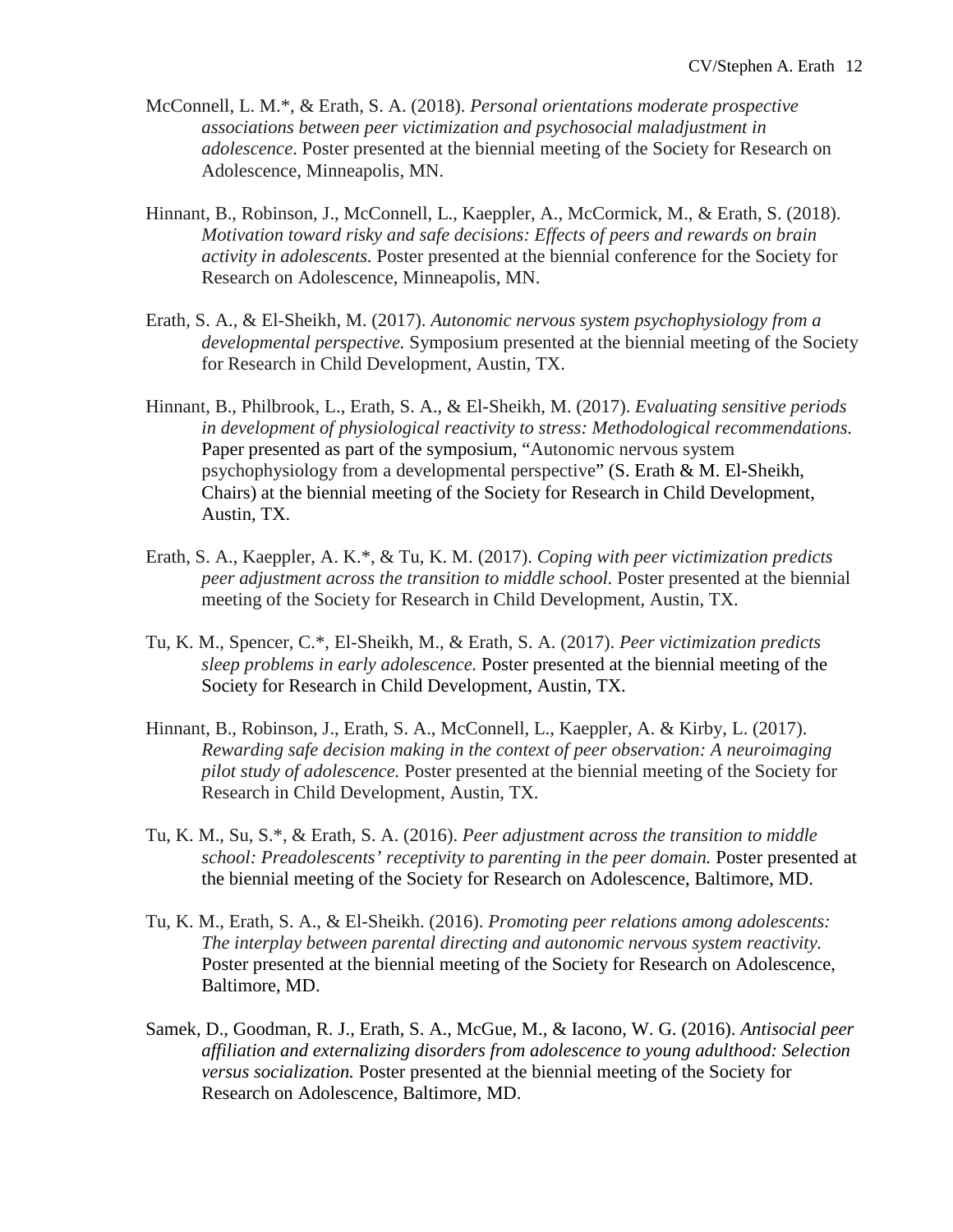# **Professional Service**

| $2016$ – present | Editorial Board, Journal of Family Psychology, Journal of Early<br>Adolescence                                                             |
|------------------|--------------------------------------------------------------------------------------------------------------------------------------------|
| $2012 - 2018$    | Reviewer, NIH Scientific Review Special Emphasis Panel, Predoctoral<br>and Postdoctoral Fellowships: Risk, Prevention, and Health Behavior |
| 2014             | Reviewer, Biological Processes and Evolutionary Perspectives Panel for<br>the Biennial Meeting of the Society for Research on Adolescence  |

Ad-hoc Reviewer:

Biological Psychology, Child Development, Developmental Psychology, Developmental Science, Journal of Abnormal Child Psychology, Journal of Applied Biobehavioral Research, Journal of Applied Developmental Psychology, Journal of Clinical Child and Adolescent Psychology, Journal of Research on Adolescence, Psychophysiology, Social Development, Stress

### **University and Departmental Service**

| $2018 - 2019$    | Interim Associate Dean for Research and Graduate Studies, College of<br><b>Human Sciences</b> |
|------------------|-----------------------------------------------------------------------------------------------|
| $2018 - 2019$    | Search Committee, Vice President for Research, Auburn University                              |
| $2017$ – present | Affiliated Faculty, Office of University Writing, Auburn University                           |
| $2017 - 2018$    | Search Committee, Associate Director of University Writing, Auburn<br>University              |
| $2013$ – present | Director of Graduate Programs, Department of Human Development and<br><b>Family Studies</b>   |
| $2012$ – present | Advisory Board, Associate Dean for Research, College of Human<br>Sciences                     |
| $2012$ – present | ePortfolio Grants and Awards Committee, Auburn University                                     |
| $2012 - 2014$    | Chair, ePortfolio Grants and Awards Committee, Auburn University                              |
| $2012 - 2014$    | ePortfolio Steering Committee, Auburn University                                              |
| $2012 - 2013$    | Chair, Faculty Search Committee, Department of Human Development<br>and Family Studies        |
| $2011 - 2014$    | University Writing Committee, Auburn University                                               |